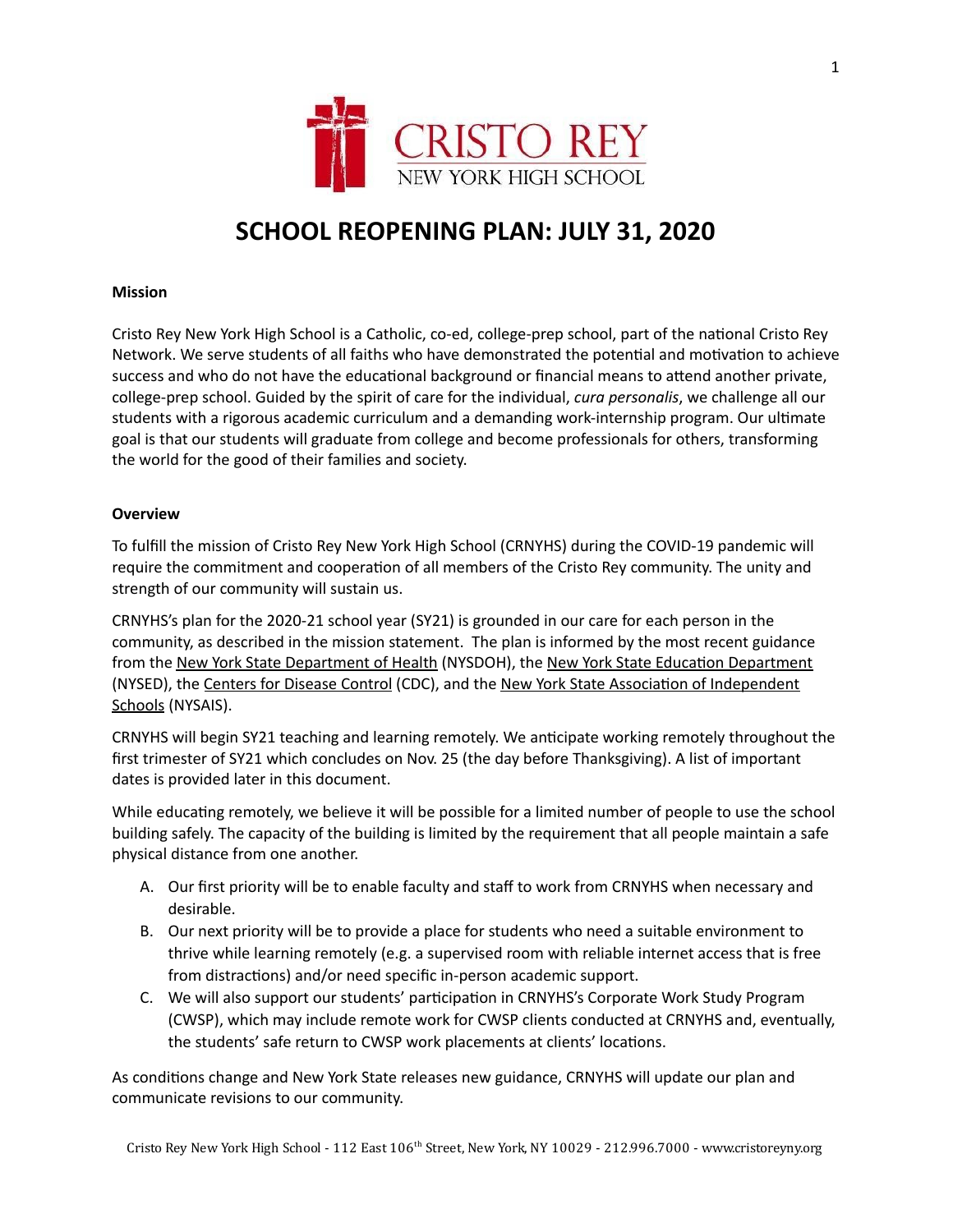## **Health Protocols**

No plan or set of safety measures can guarantee absolute prevention of COVID-19 transmission or completely eliminate any risk of contracting the virus. CRNYHS is committed to following the guidelines issued by the NYSDOH and the CDC to help protect against the spread of COVID-19. Complying with these expectations will be a requirement for students and adults to be able to enter the school building.

There are five basic components to this phase of our reopening plan to which all individuals (adults and students) must adhere to protect our community:

#### 1. Screening

Individuals who are sick must stay home or return to their home if they become ill at CRNYHS.

Prior to arriving at CRNYHS, individuals will be asked to complete an electronic screening. Individuals who cannot complete the screening electronically, will be asked to verbally answer the following questions.

*Within the past 14 days have you:*

*Tested positive for COVID-19?* 

Been in close or proximate contact with anyone who has tested positive for COVID-19 or who has or had *symptoms of COVID-19?*

*Traveled within any of the designated regions/states with significant community spread (a/k/a "Restricted States"), as updated periodically by the NYSDOH? (https://coronavirus.health.ny.gov/covid-19-travel-advisory)* 

*Experienced any symptoms of COVID-19? COVID-19 symptoms include:*

*Fever or chills*

*Dry Cough*

*Loss of taste or smell*

*Shortness of breath or difficulty breathing*

*Muscle pain*

*Nausea, voming, diarrhea*

*Sore throat or runny nose*

Upon arrival at CRNYHS, individuals will submit to a temperature check at the designated entrance to the building. Proper distancing of 6' apart will be maintained during this screening process

Individuals with temperatures of 100 degrees or higher (per NYSDOH guidelines), OR who answer "yes" to any of the questions above will not be allowed in the building, and will be asked to return to their home, contact their healthcare provider, and follow CDC protocol. Individuals' health data will not be recorded, and only confirmation that a daily health screening was performed will be maintained.

Individuals who pass the screening process will be allowed into the building and will be asked to follow proper protective equipment (PPE), physical distancing, & hygiene guidelines outlined below.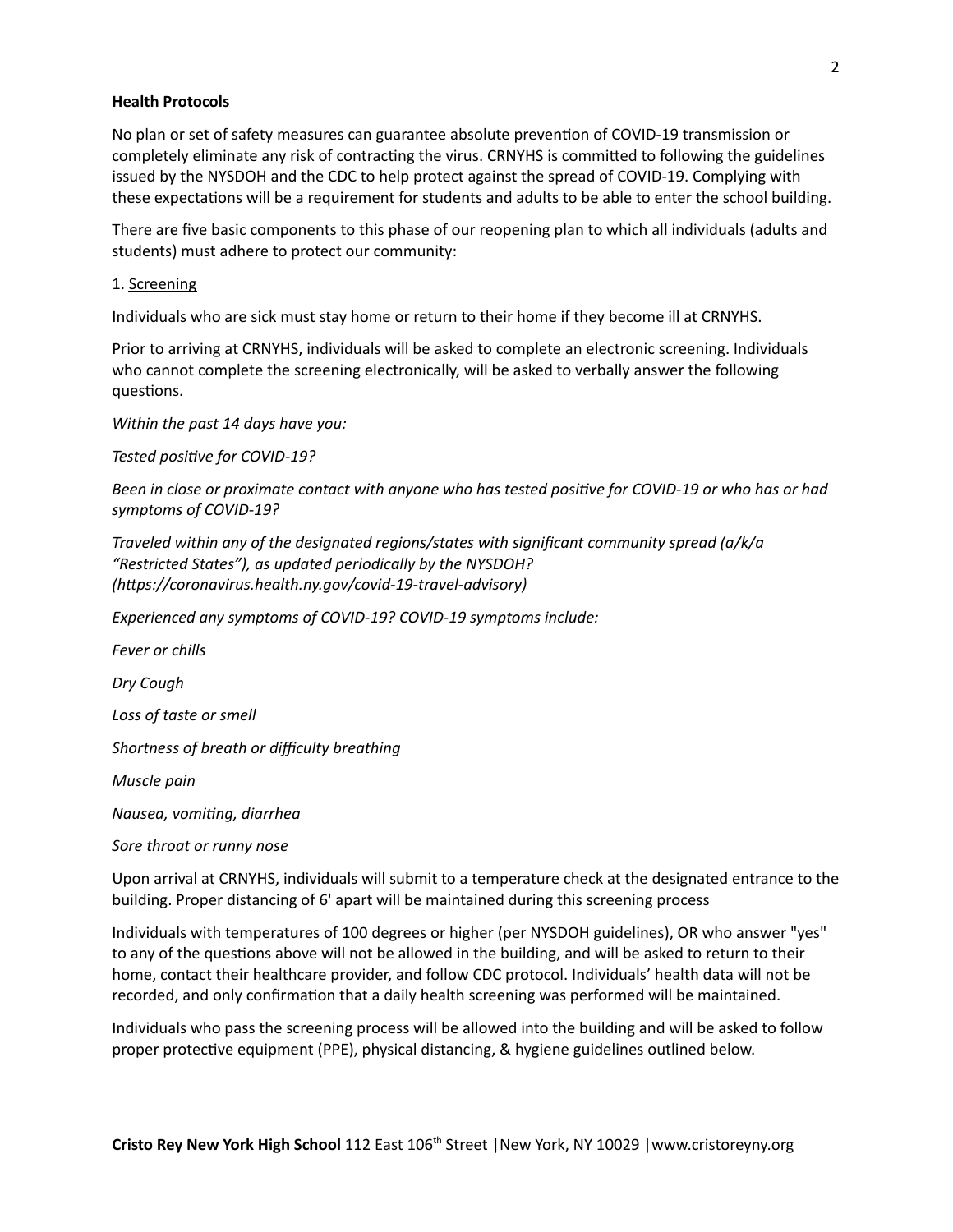#### 2. Protective Equipment (PPE)

Individuals should be wearing a mask while traveling to and from CRNYHS, especially while using public transportation. Individuals are expected to follow the NYS guidelines for wearing masks/face coverings.

Individuals arriving at the school must be wearing a mask upon entering, and always while in the building except when eating or when in a completely enclosed office which is only occupied by them.

Acceptable face coverings include cloth homemade sewn, surgical masks, or other masks approved and provided by the school.

Face coverings must be clean, replaced regularly and may not be shared.

The school will provide face coverings at no cost to any individual who does not arrive with a covering.

Limit the sharing of objects such as tools, laptops, telephones, writing utensils, etc. When sharing of such objects is unavoidable, wear plastic gloves provided by the school to avoid personal contact with shared objects and disinfect such objects after use.

### 3. Physical Distancing

The capacity of the building is limited to what is specified by New York State guidelines. A distance of at least 6 ft. must be maintained between individuals while in the building when possible.

Employees who can work remotely continue to be asked to do so. Other employees who are unable to work remotely are encouraged to limit their days and times in the building to those that are necessary to accomplish their job tasks. Each department manager is responsible for approving on-site work schedules for their staff that will ensure proper physical distancing requirements are met.

Individual office doors should remain closed when possible. When approaching someone's office, knock and wait to enter for the occupant to affix their face covering and invite you in. Do not go beyond the door threshold unless invited to do so by the office occupant, and only if necessary to accomplish your work.

When moving between floors in the building, use the stairs near the lobby area (A stairs) to go up, and the set of stairs in the east wing (B stairs) to come down, if able.

When walking through corridors on each floor, keep to the right as close to the wall as possible, and always maintain proper distancing between you and the person in front of you. Never walk in pairs.

Use of the elevator is discouraged, however, if necessary, a maximum of one individual at a time may use the elevator. Face coverings and physical distancing measures are required.

Interpersonal contact and congregation at arrival and departure times and during the day is discouraged unless proper distancing can be maintained. Individuals must not gather in common areas.

#### 4. Hygiene, Cleaning, and Disinfection

The School Facilies team is responsible for cleaning the building in keeping with CDC and NYSDOH guidelines, and for maintaining cleaning logs on site that document the date, time, and scope of all cleaning. Individuals should report any situation where additional cleaning is needed to the Director of Facilities.

Additional cleaning and disinfection will be completed when necessary, and in consultation with the local health department.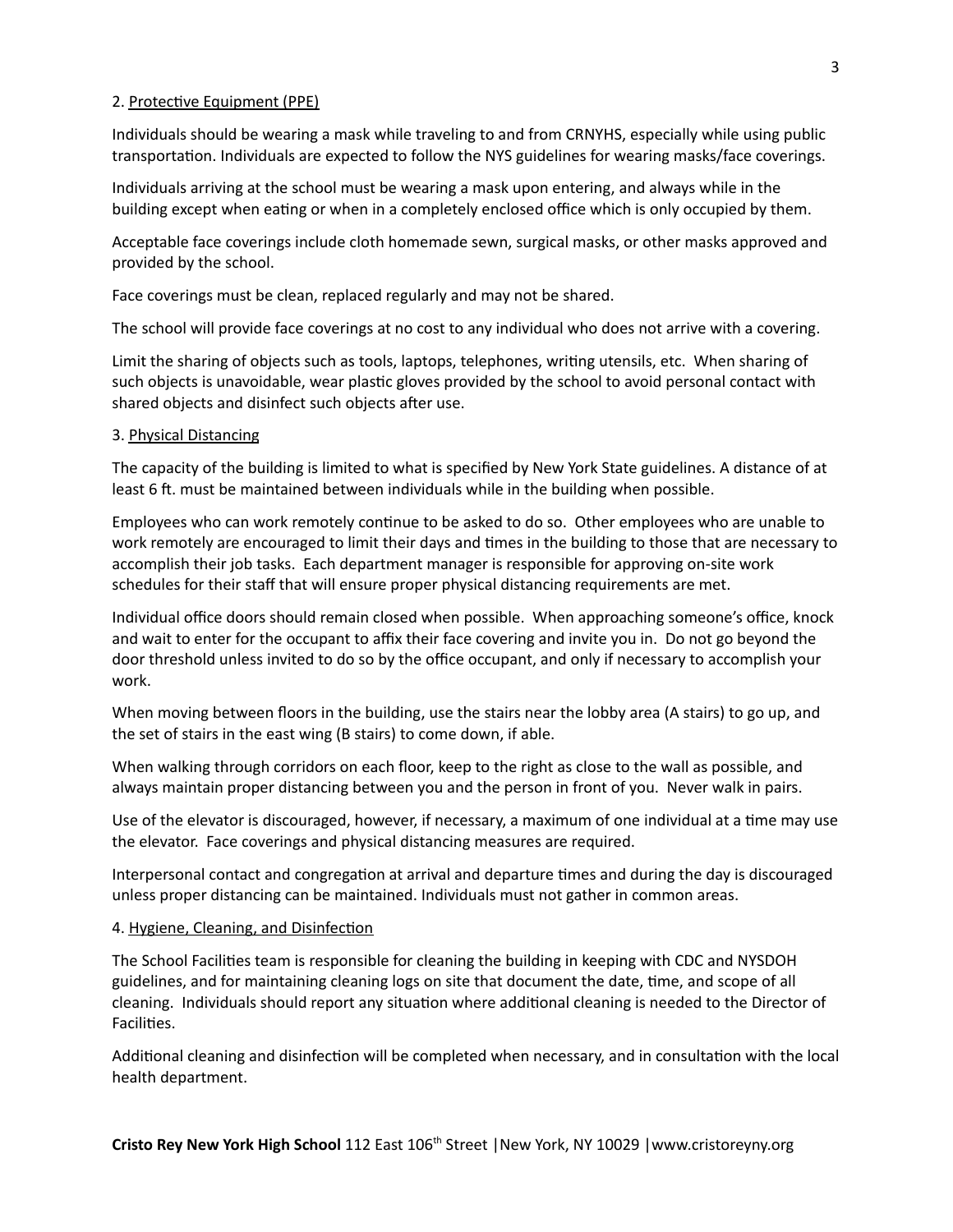Personal workspaces shall be cleaned and maintained by everyone using school provided wipes to disinfect their workspace and all workspace equipment before, during, and at the end of each workday.

Regular hand washing using soap and water for 20 seconds is one of the most effective ways to keep you and others healthy and should be done frequently during the day.

Alcohol based hand sanitizer stations are installed throughout the building and should be used regularly when soap and water is not available. Report empty sanitizer stations to the Director of Facilities.

Whenever possible, increase the circulation of outdoor air by opening windows to promote ventilation.

Do not share food or beverages.

#### 5. Communication

Individuals who are specifically responsible for screening and cleaning/disinfecting activities are provided with specific instructions and guides for these functions.

Any individual who either tests positive for COVID-19, or is in close contact with others who have tested positive for the virus, agrees to notify the school as well as the local health authorities immediately of their status, or of any probable exposure to the virus.

All individuals understand and agree that they, as well as the school, will do their best to ensure everyone's safety and security, and to cooperate with local health officials in their contact tracing efforts.

Reminders will be posted throughout the building for individuals to adhere to proper hygiene, social distancing rules, appropriate use of PPE, and cleaning/disinfecting protocols.

Updates from the NYSDOH, NYC Department of Health, and the CDC will be incorporated into these guidelines and recirculated as needed.

### **Mitigation of Illness**

Individuals who are restricted from entering the building, or are sent home due to COVID-19 symptoms or positive testing will not be allowed to return to the school until:

At least 14 days have passed since symptoms first appeared (or since the first positive test if one remains asymptomatic), and at least 24 hours have passed with no fever without fever-reducing medications, and symptoms have improved (e.g. cough, shortness of breath).

> • Depending on the advice of one's healthcare provider and availability of testing, one might get tested to see if one still has COVID-19. If tested, one can return to school when one has no fever, respiratory symptoms have improved, and one receives two negative test results in a row, at least 24 hours apart.

Individuals who are restricted from entering the building, or are sent home due to close contact with a person with COVID-19 and who are not experiencing COVID-19 related symptoms, may return to school upon completing 14 days of isolation at home.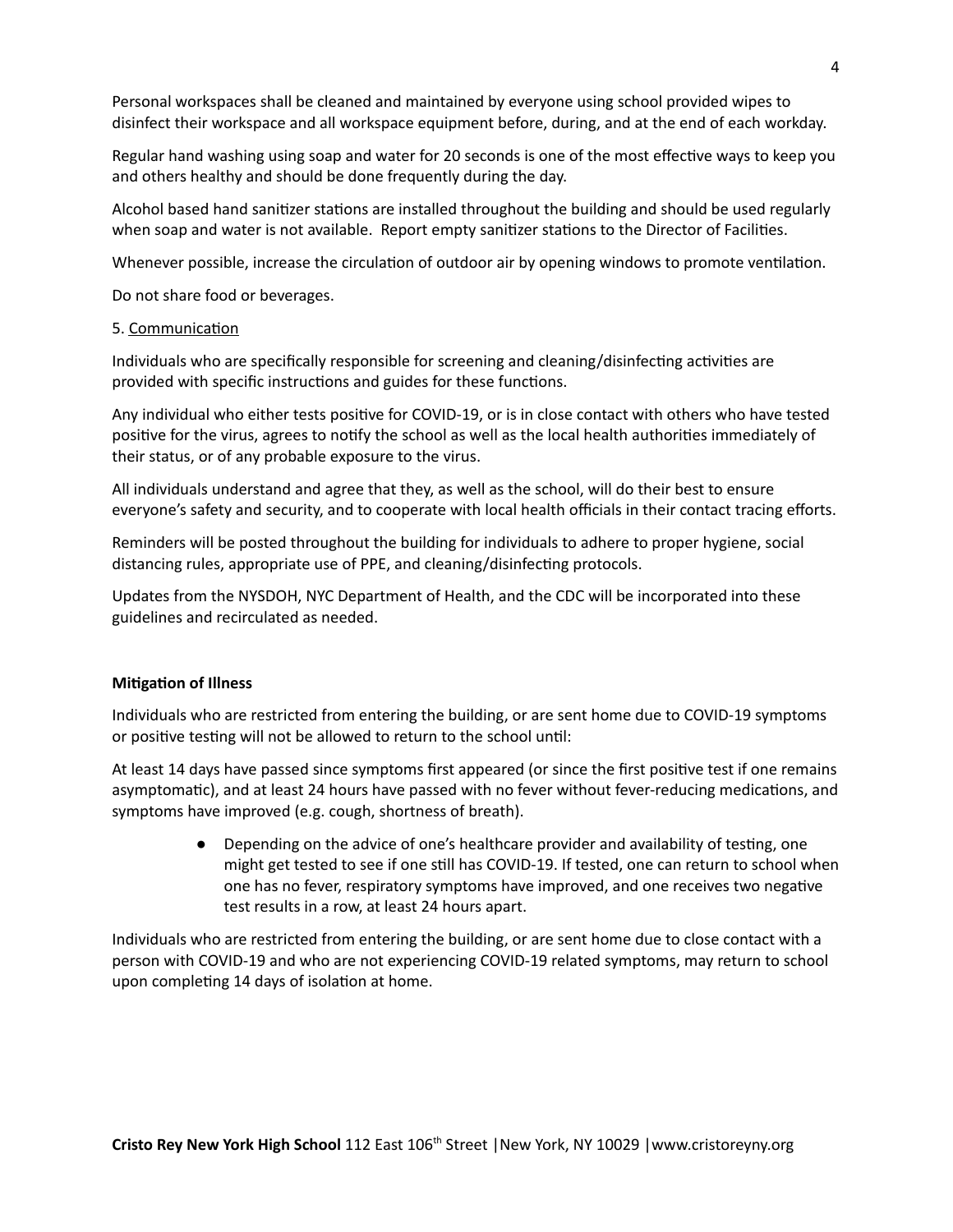# **College-Preparatory Academic and Corporate Work Study Program**

During SY21, CRNYHS will continue to deliver a rigorous college-preparatory education paired with robust workplace preparation. We will maintain our high standards for college readiness, college access and college success for all students. CRNYHS will continue to provide opportunities for physical, spiritual, social and emotional development. We will support our students as they encounter and overcome the challenges presented by COVID-19 as well as the underlying inequities that diminish our society.

CRNYHS will begin SY21 teaching and learning remotely. We anticipate working remotely throughout the first trimester of SY21 which concludes on Nov. 25 (the day before Thanksgiving). Every student will have a full program each school day and attendance will be recorded. Four days will be spent in academic classes. The fih day of the week will be dedicated to CWSP. During this period of remote learning, the academic classes and CWSP will be delivered both synchronously and asynchronously. ["Synchronous" means students and teachers meet online at the same time. "Asynchronous" means teachers post assignments online for students to complete independently under the direction of the teacher.]

The days on which students have academic classes will be designated as "A" days or "B" days. One half of a student's classes will meet synchronously on "A" day and the other half of the student's classes will meet synchronously on "B" day. Classes that meet synchronously on "A" day will meet asynchronously on "B" day. Classes that meet synchronously on "B" day will meet asynchronously on "A" day. On a student's work day, CWSP classes will be delivered using both synchronous and asynchronous methods. The schedule will follow this chart:

| <b>Grade Level</b>               | <b>Monday</b>  | Tuesday     | Wednesday | Thursday     | Friday |
|----------------------------------|----------------|-------------|-----------|--------------|--------|
| 9th (Monday<br><b>Workers</b> )  | Work           | $\bigwedge$ | B         | A            | B      |
| 9th (Tuesday<br><b>Workers</b> ) | $\bigwedge$    | Work        | B         | A            | B      |
| 10th                             | $\bigwedge$    | $\mathsf B$ | Work      | $\mathsf{A}$ | B      |
| 11 <sub>th</sub>                 | $\overline{A}$ | B           | A         | Work         | B      |
| 12th                             | A              | B           | A         | B            | Work   |

# **Daily Schedule**

To maximize student engagement, synchronous classes will meet between 10:00 AM and 3:00 PM each day. Hours before 10:00 AM and after 3:00 PM will be devoted to asynchronous learning, academic support programs (ASP), tutoring, office hours and extracurricular activities. The same basic schedule would be used on "A" days, "B" days and work days. A sample schedule is below: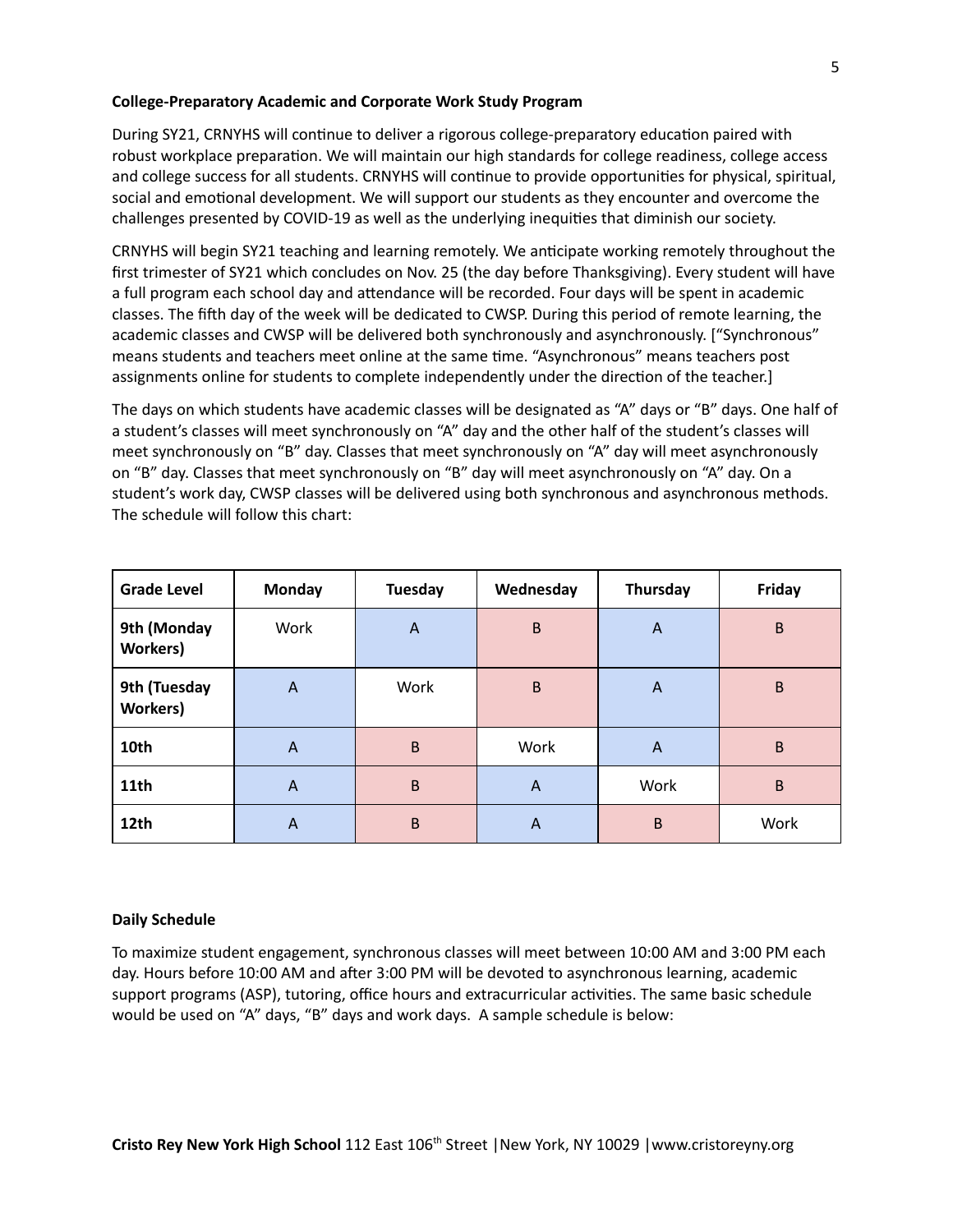| <b>Activity</b>                                                                              | <b>Time Period</b>    |  |  |
|----------------------------------------------------------------------------------------------|-----------------------|--|--|
| Asynchronous learning / ASP / Tutoring / Office<br>Hours / Extracurricular activities / Etc. | $8:00$ AM - 10:00 AM  |  |  |
| 1st Period (synchronous classes)                                                             | 10:00 AM - 11:00 AM   |  |  |
| 2nd Period (synchronous classes)                                                             | 11:10 AM - 12:10 PM   |  |  |
| Lunch                                                                                        | 12:10 PM - 12:50 PM   |  |  |
| 3rd Period (synchronous classes)                                                             | 12:50 PM - 1:50 PM    |  |  |
| 4th Period (synchronous classes)                                                             | $2:00$ PM - $3:00$ PM |  |  |
| Asynchronous learning / ASP / Tutoring / Office<br>Hours / Extracurricular activities / Etc. | $3:10$ PM - 5:00 PM   |  |  |

# **Spiritual Life of CRNYHS**

One of the long standing strengths of CRNYHS is our generous spirit grounded in selfless concern for other people and service to the broader community. Inspired by Christ, and the three Catholic religious congregations that endorse CRNYHS (Jesuits, Lasallian Christian Brothers, Society of the Holy Child Jesus), we will seek novel ways to deepen our faith during the period of remote learning. We remain committed to putting faith into action through service in safe and productive projects.

# **Social and Emotional Support**

The social and emotional health of our faculty, staff and students is a prominent concern. The stress of the pandemic and the disruption of familiar routines may cause additional mental health issues. CRNYHS's school counselor, social worker and school psychologist remain available to support individuals who require their assistance. Students are encouraged to speak to any trusted adult at CRNYHS if they need help so they can be referred to the person best able to support them.

# **Food Service**

Students travel to CRNYHS from across the NYC metro area. During remote learning in the spring, students and families met their needs for breakfast and lunch (meals served at CRNYHS when in person) more effectively in their home neighborhoods rather than by coming to CRNYHS. To the extent possible, CRNYHS assisted families experiencing food insecurity with grants and groceries provided by donors. We will seek to continue this effort and families are encouraged to communicate their needs to a trusted adult at CRNYHS.

# **Transportation**

Faculty, staff, and students generally rely on public transportation to travel to CRNYHS. We expect public officials to assure riders that using public transportation (trains, subways, buses, etc.) is safe and healthy. Students and families should be familiar with the [state-issued](https://www.governor.ny.gov/sites/governor.ny.gov/files/atoms/files/PublicTransportationMasterGuidance.pdf) public transit guidance and continually